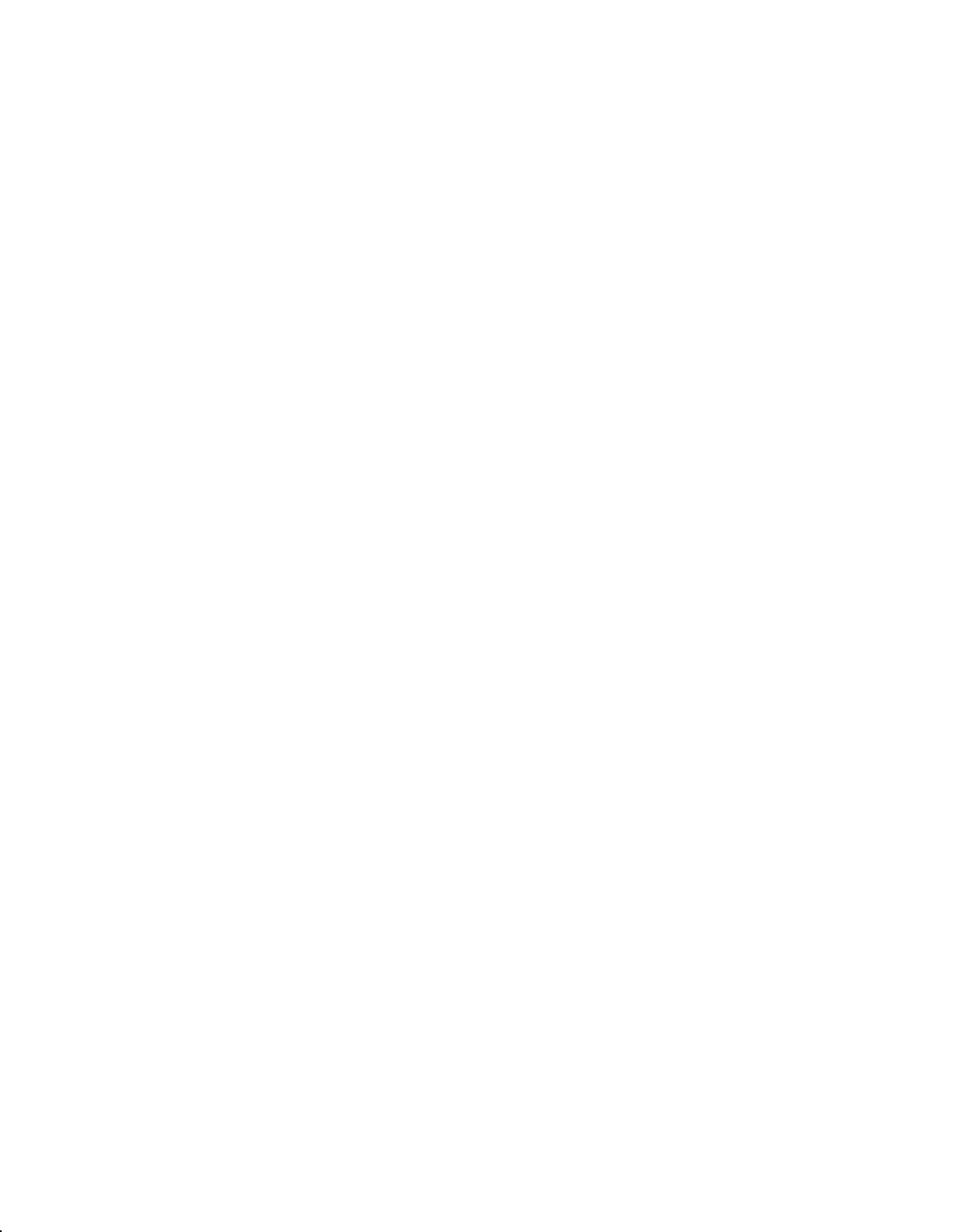# **Records Policy**

Time Trials are eligible for records and results shall be submitted in the same manner as regular meet entry results.

Should the first swimmer on a relay team complete his/her leg in a record time for that stroke/distance, his/her performance shall not be nullified by any disqualification of his/ her team members.

For Age Group Record consideration, the swimmer's age is determined on the day of the swim.

### **Documentation**

All claims shall be sent to the Records Committee by email. The official meet results must be submitted with the Bermuda Amateur Swimming Association record application form, which must be submitted to the Records Committee within 21 days following performance. Responsibility for this filing shall rest with the swimmer or the swimmer's representative.

Records Committee Members: TBD email TBD email

See Record Application Forms – Appendix A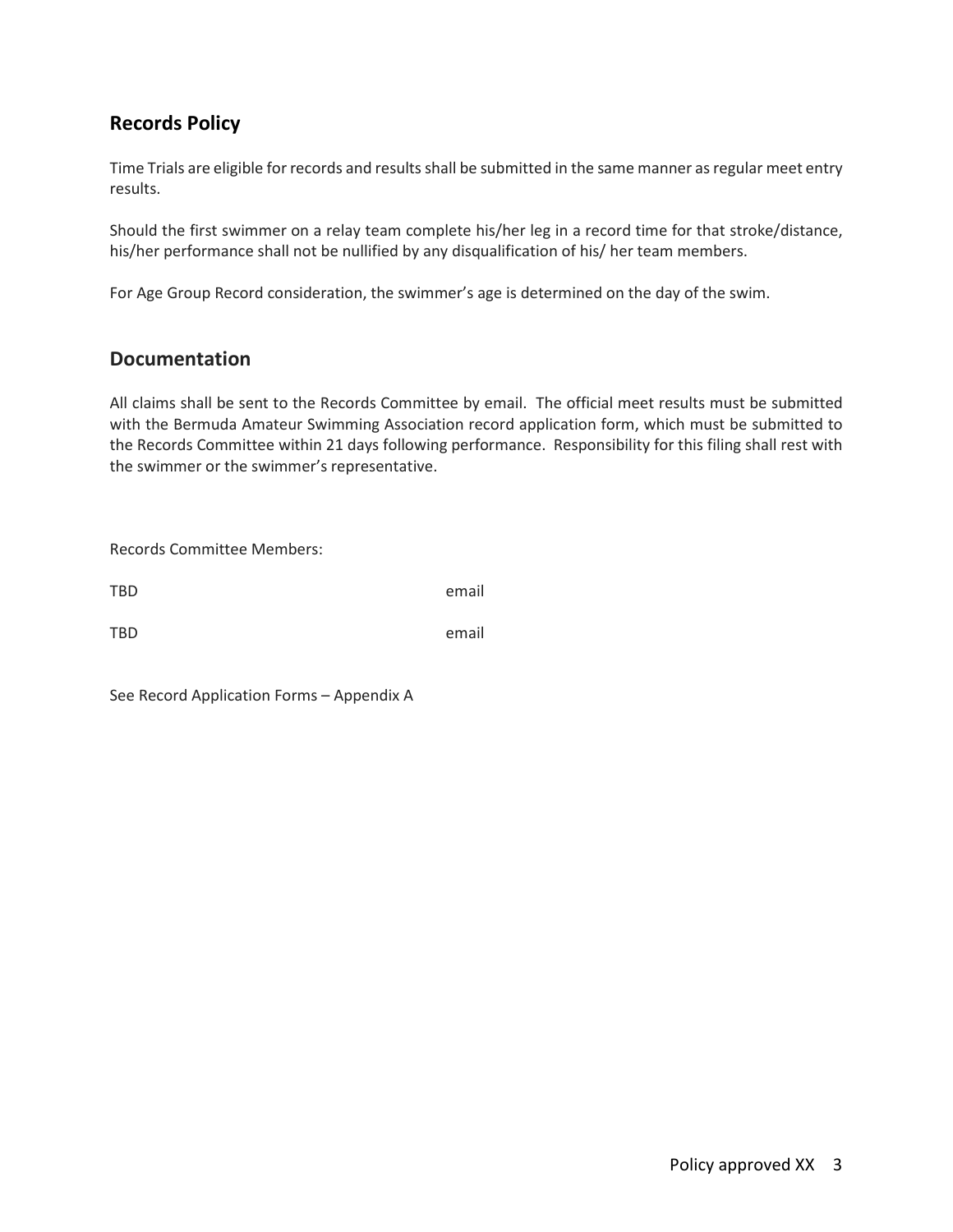# **BERMUDA AMATEUR SWIMMING ASSOCIATION**

### **APPLICATION FORM - SWIMMING RECORDS (one form per athlete)**

| Athlete:<br>M/F                                                                                                                                                                                                                |           | Date of Birth:  |               |                       |          |  |  |  |
|--------------------------------------------------------------------------------------------------------------------------------------------------------------------------------------------------------------------------------|-----------|-----------------|---------------|-----------------------|----------|--|--|--|
| Meet:                                                                                                                                                                                                                          |           |                 | Date of Swim: |                       |          |  |  |  |
| $SC \mid$<br><b>National Record</b><br><b>Residents Record</b><br>LC                                                                                                                                                           |           |                 |               |                       |          |  |  |  |
| Date of Swim                                                                                                                                                                                                                   | Age Group | <b>Distance</b> | <b>Stroke</b> | <b>Current Record</b> | New Time |  |  |  |
|                                                                                                                                                                                                                                |           |                 |               |                       |          |  |  |  |
| Please accept my application for record(s) as detailed above.<br>Athlete:<br><u> 1980 - John Stein, mars and de Brandenberg (</u><br>Date:                                                                                     |           |                 |               |                       |          |  |  |  |
| We hereby confirm that the Meet was run in accordance to a standard recognized<br>by BASA.                                                                                                                                     |           |                 |               |                       |          |  |  |  |
| Local Meet Referee*: Next Control of the Manuscript Control of the Manuscript Control of the Manuscript Control of the Manuscript Control of the Manuscript Control of the Manuscript Control of the Manuscript Control of the | Date:     |                 |               |                       |          |  |  |  |
|                                                                                                                                                                                                                                |           |                 | Date:         |                       |          |  |  |  |
| <b>Approved By:</b>                                                                                                                                                                                                            |           |                 |               |                       |          |  |  |  |
| BASA Records Official: <u>________________________</u>                                                                                                                                                                         |           |                 |               |                       |          |  |  |  |
| BASA Records Official: <u>Cambridge Contractor</u>                                                                                                                                                                             |           |                 | Date:         |                       |          |  |  |  |
| * Not required for overseas meets                                                                                                                                                                                              |           |                 |               |                       |          |  |  |  |